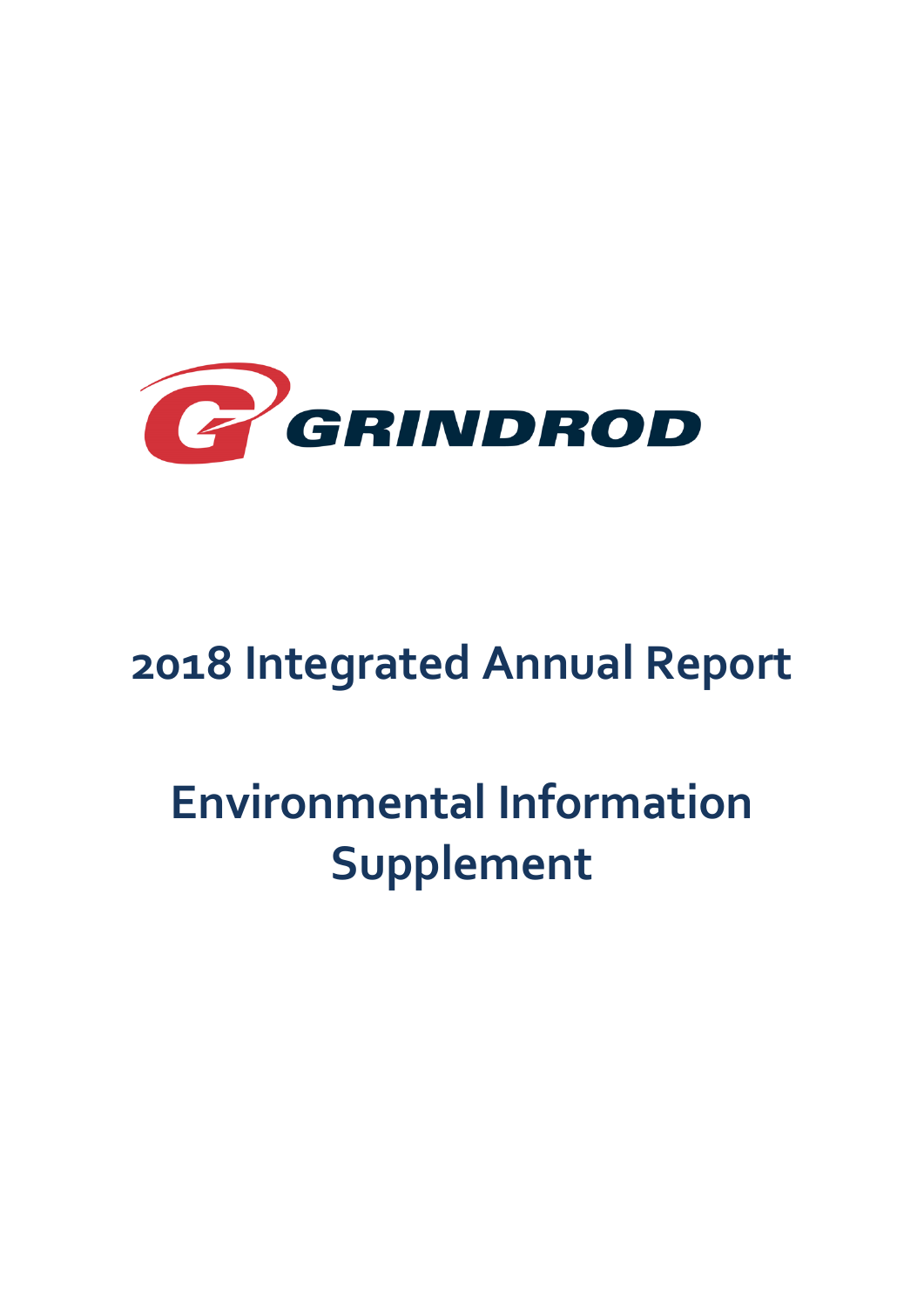Vision 2020 contains specific emission-related objectives, based on the international GHG Protocol which provides accounting and reporting standards for the management of GHG emissions. These objectives focus on the use of nonrenewable fossil fuels in Freight Services and Shipping, which collectively account for approximately 90 percent of the Grindrod carbon footprint.

The approach Grindrod follows, is the operational-control approach, because there are instances in which Grindrod has limited financial control or a minority shareholding, but sufficient operational control to influence emissions-reduction strategies through management or contractual arrangements.

In line with the protocol definition of operational control, Grindrod has disclosed 100 percent of emissions from entities over which it has operational control, but none of entities in which the company does not have full authority to introduce and implement its operating policies.

Operational control is defined in the GHG protocol as "control over an operation if the company or one of its subsidiaries has the full authority to introduce and implement its operating policies at the operation".

Determining authority is based on the objective and auditable existence of at least one of the following:

- **Ownership.** As financial control (either through majority shareholding or through contractual arrangements) and operational control are closely aligned, this forms the starting point for determining operational control. A 51 percent or higher stake in a joint venture or company would indicate a high probability of having a reasonable ability to exert authority.
- **Employee authority.** Regardless of ownership, where Grindrod employees have reasonable ability or authority to make changes to or influence how the business is being run, this would indicate an ability to control operations. This may include an ability to exert control via board representation or direct management control of operations.
- **ISO 14001 EMS.** Where Grindrod has the reasonable ability to directly implement (by implication with own employees) or to influence the development (by non-employees) of an ISO 14001 environmental management system (EMS) or equivalent, this would indicate an ability to control operations.
- **Contractual arrangements.** Where Grindrod has the reasonable ability to impose environmental management directives in contractual obligations, this would indicate an ability to control operations.

The inclusion of "reasonable ability" is an important consideration. Within Shipping, for example, it could be argued that Grindrod has the ability to influence how all of its assets (ships) that are chartered out are managed and run. In reality and in the context of how the global shipping community operates, however, this is not the case.

Given Grindrod's business model and complex ownership and operational structures, particularly within the Freight Services and Shipping divisions, these screening rules have been applied firstly at company ownership level as well as at the level of asset ownership and operations (i.e. specific ships and land-based facilities) within these companies.

Finally, Grindrod has adopted a conservative approach, including emissions from sources where interpretation of the screening rules are still not 100 percent decisive.

GHG objectives in Vision 2020, against 2010 as base year, are to:

- reduce normalised overall group emissions CO<sub>2</sub>-e per rand revenue by ten percent;
- reduce ship-based GHG emissions (CO<sub>2</sub>-e) per tonne/NM by an average (across the fleet) of ten percent;
- reduce land-based GHG emissions per km by an average (across the transport fleet) by ten percent;
- reduce normalised land-based Scope 2 electricity consumption in machinery and buildings on property owned and operated by Grindrod) usage by 20 percent; and
- increase the proportion of renewable energy consumption, such as wind- and solar-produced electricity and biofuels, to five percent of total energy usage.

Besides GHG emissions, the combustion of fossil fuels by Grindrod's shipping and land-based transport activities also produces sulphur oxides  $(SO_x)$ , nitrous oxides  $(NO_x)$  and particulates, while port activities and terminal operations generate dust. Grindrod is committed to managing these impacts responsibly, within legal parameters and, where possible, to reducing levels of air pollution.

Using 2010 as the base year, specific objectives and targets to be achieved by 2020 include a reduction of ten percent in  $SO_x$ and NOx and vehicle emissions (per nautical mile for ships and per kilometre travelled for vehicles). These objectives and targets are met through division-specific improvement programmes that include eco-friendly fleet renewals and the increased use of cleaner fuels and emissions-abatement technologies.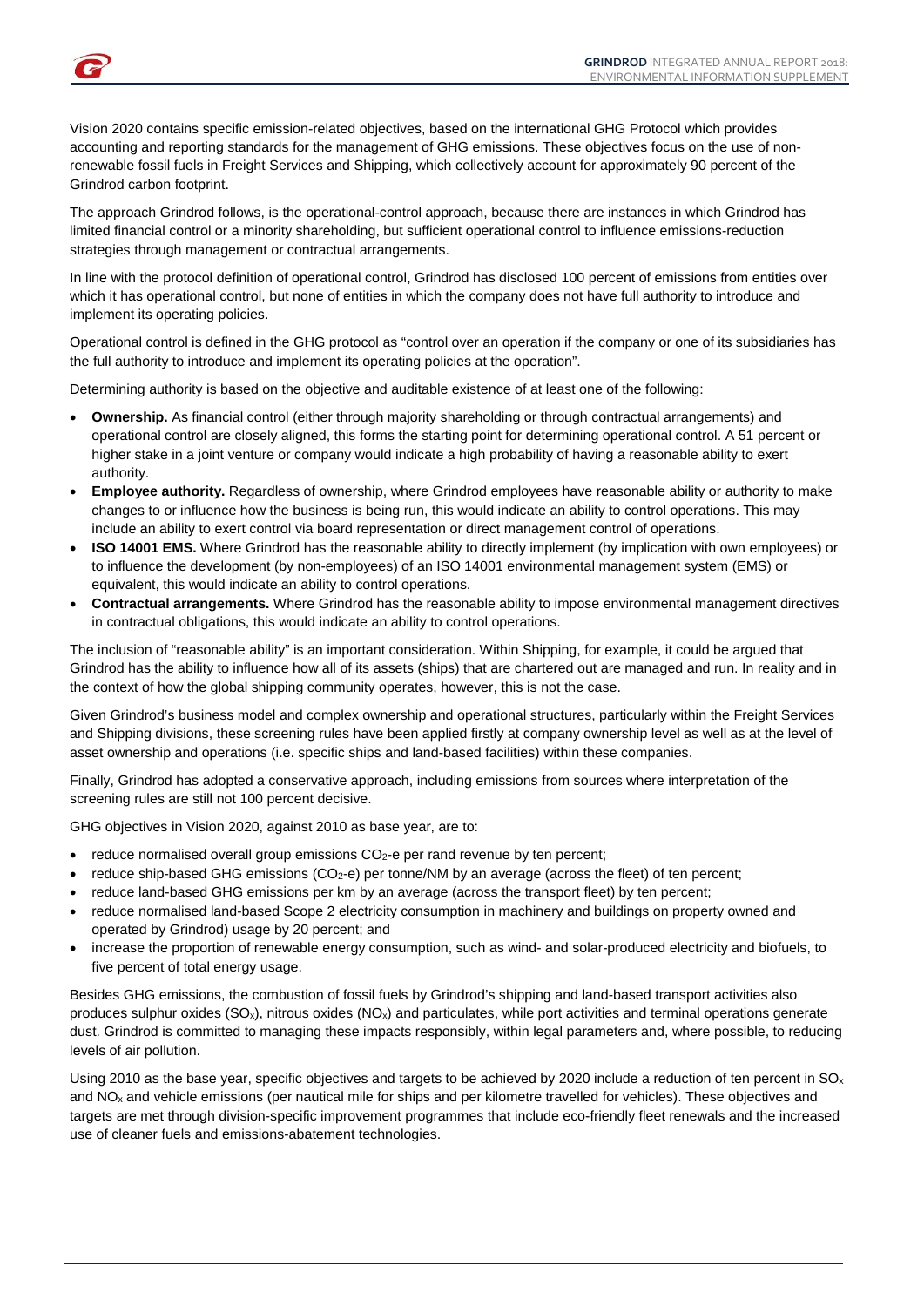Grindrod subscribes to the international Carbon Disclosure Project (CDP), a global disclosure system that enables companies, cities and regions to measure and manage their environmental impacts. Participants are scored on the following main criteria: disclosure of emissions, awareness of climate change issues, management of climate change, and climate change leadership. Companies are scored from A to E with A being the best at addressing climate change. Grindrod scored a B in the 2018 CDP (2017: C).

In June 2018, Grindrod concluded the successful spin-off of the Shipping division and as such the associated emissions are no longer included in Grindrod's greenhouse gas inventory going forward. For the year on year comparisons between 2018 and 2017 only the first half of the year was considered in order to conduct an equivalent comparison. Next year, the base year emissions will be restated to remove the Shipping emissions from Grindrod's Group greenhouse gas inventory.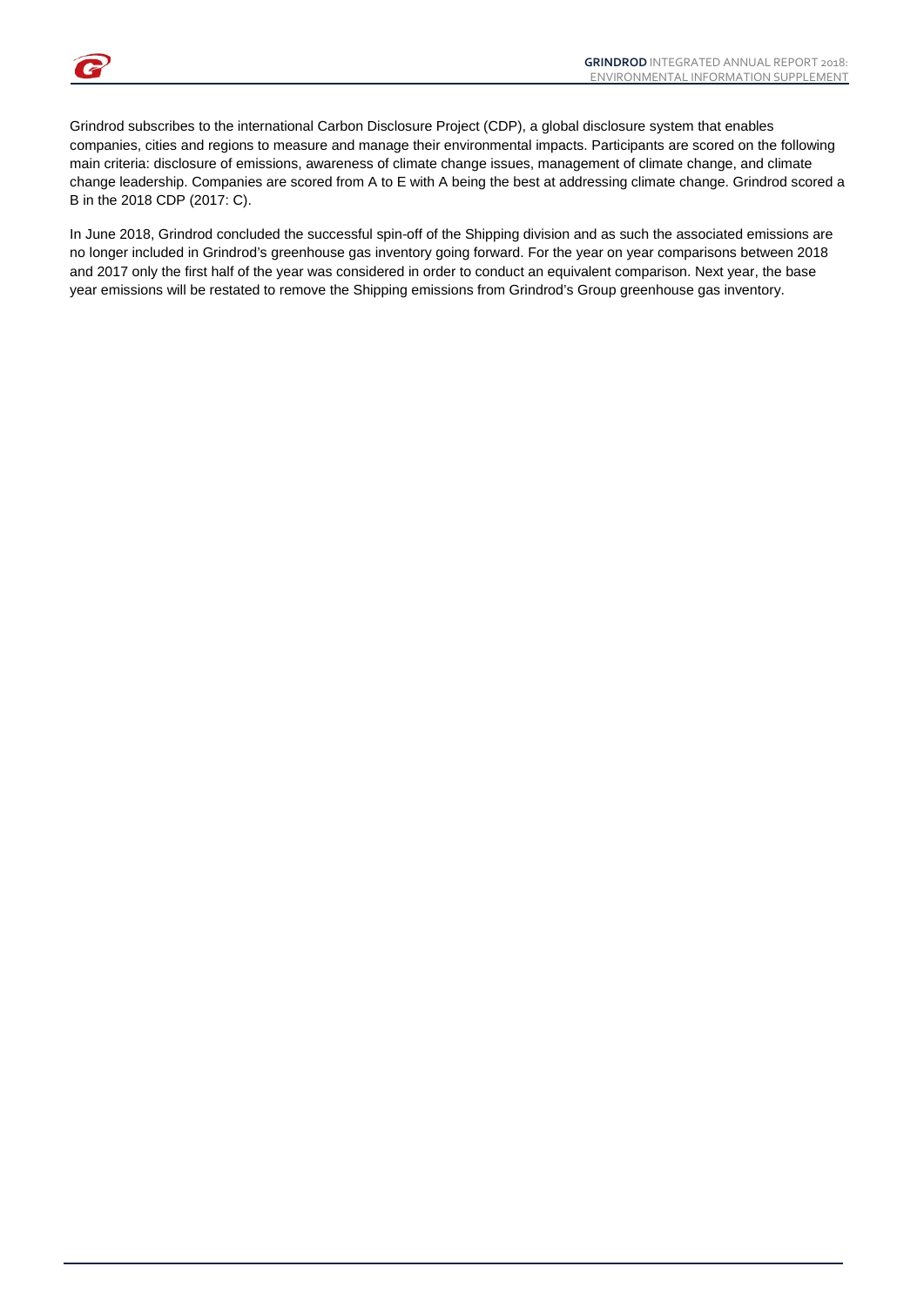

#### *Environmental key performance indicators*

Key environmental and climate-change indicators for Grindrod are monitored and managed in accordance with its Vision 2020. Shipping and Freight Services comprise 95+ percent of the group's environmental footprint (99 percent of total GHG emissions, 99 percent of waste and 96 percent of water consumption). Data for the other divisions is incorporated into group totals.

The following tables detail performance trends over five years.

#### *Consolidated Grindrod group (global) footprint trends over five years*

| Key performance indicators                                                                                    | 2018                | 2017                 | 2016                | 2015            | 2014                                    |
|---------------------------------------------------------------------------------------------------------------|---------------------|----------------------|---------------------|-----------------|-----------------------------------------|
| Water and wastewater (kilolitres)                                                                             |                     |                      |                     |                 |                                         |
| Total water usage (land-based and<br>ships)                                                                   | 193 300             | 108 818              | 152 180             | 277 523         | 219 507                                 |
| Harvested rainwater usage<br>(% of total)                                                                     | 3 1 5 6<br>(1.63%)  | 5 5 2 7<br>$(6.0\%)$ | 2 2 6 4<br>(1.5%)   | 2620<br>(1%)    | 4858<br>(2%)                            |
| <b>Land-based water utilisation</b><br>(kilolitres) (% contribution)                                          |                     |                      |                     |                 |                                         |
| Domestic office use discharged to<br>municipal sewer                                                          | 45 692<br>(24%)     | 32 591<br>(36%)      | 44 147<br>(34%)     | 84 041<br>(32%) | 66 530<br>(33%)                         |
| Domestic / office use - not to municipal<br>sewer (e.g. soak away)                                            | 6946<br>(4%)        | 4 0 3 3<br>(4%)      | 5872<br>(5%)        | 10 0 28<br>(4%) | 7612<br>(4%)                            |
| Washing vehicles and equipment<br>discharged to municipal sewer                                               | 37 506<br>(19%)     | 21 7 7 9<br>(24%)    | 31 708<br>(24%)     | 75 208<br>(29%) | 57 093<br>(28%)                         |
| Washing vehicles and equipment -<br>discharged to ground / storm-water                                        | 22 226<br>$(11\%)$  | 12 906<br>(14%)      | 18790<br>(14%)      | 37 604<br>(14%) | 28 546<br>(14%)                         |
| Dust suppression - to atmosphere or<br>storm-water system                                                     | 30 561<br>(16%)     | 17746<br>(19%)       | 25 836<br>(20%)     | 52 645<br>(20%) | 39 965<br>(20%)                         |
| Other                                                                                                         | 4 1 6 7<br>(2%)     | 2 4 2 0<br>(3%)      | 3523<br>(3%)        | 2 507<br>(1%)   | 1 903<br>$(1\%)$                        |
| Solid and liquid waste (tonnes)                                                                               |                     |                      |                     |                 |                                         |
| Total solid and liquid waste generated<br>(tonnes)                                                            | 14 0 72             | 20 164               | 14 070              | 9948            | 10889                                   |
| Solid and liquid waste - to landfill<br>(tonnes)                                                              | 1 9 0 9             | 2 2 9 9              | 619                 | 1 0 8 8         | 1838                                    |
| MARPOL category 1-6 waste -<br>disposed of at sea or incinerated at sea<br>in accordance with MARPOL (tonnes) | 3452                | 1558                 | 1867                | 1 900           | 158                                     |
| Total land-based non-hazardous solid<br>waste recycled (tonnes)                                               | 192 of 454<br>(42%) | 530 of 868<br>(61%)  | 382 of 920<br>(42%) | (52%)           | 5 172 of 9 948 5 594 of 10 889<br>(52%) |
| Energy, fuel and air emissions:                                                                               |                     |                      |                     |                 |                                         |
| Total electricity usage (kWh)                                                                                 | 16 718 476          | 18 390 686           | 18 799 752          | 19 061 710      | 22 085 003                              |
| Electricity efficiency (kWh per Full Time<br>Equivalent)                                                      | 3536                | 3515                 | 3 1 9 7             | 2706            | 2942                                    |
| Land-based diesel (kilolitres)                                                                                | 21 4 68             | 19 20 2              | 19 172              | 24 3 15         | 23 009                                  |
| Land-based petrol (kilolitres)                                                                                | 118<br>4            | 121<br>4             | 186<br>10           | 602<br>8        | 278<br>15                               |
| LPG (tonnes)                                                                                                  | 3674                | 5 806**              | 5 5 4 7             | 4922            | 5 0 0 6                                 |
| Air pollution $-$ SO <sub>x</sub> emitted (tonnes)<br>Air pollution $-$ NO <sub>x</sub> emitted (tonnes)      | 7 1 0 5             | 11 005**             | 10 378              | 10 302          | 10 138                                  |
| Scope 1 and 2 GHG emissions (tonnes<br>$CO2-e)$ *                                                             | 331 026             | 479 999**            | 444 695             | 462 896         | 431 665                                 |
| Total GHG emissions including scope 3<br>(tonnes $CO2 - e$ )                                                  | 356 183             | 489 740**            | 453 590             | 480 782         | 443 911                                 |
| GHG emissions Intensity (gCO2-e per<br>Rand revenue)                                                          | 104.06              | 160.08**             | 137.96              | 17.17           | 13.57                                   |
| Total energy usage scope 1 and 2 (GJ)                                                                         | 4 527 760           | 6 468 767**          | 6 495 578           | 6 512 775       | 6 698 816                               |
| Energy intensity (MJ per Rand revenue)                                                                        | 1.32                | $2.11***$            | 1.98                | 0.23            | 0.20                                    |

**\*** See breakdown on the following page.

\*\* Shipping values restated due to a calculation error in 2017.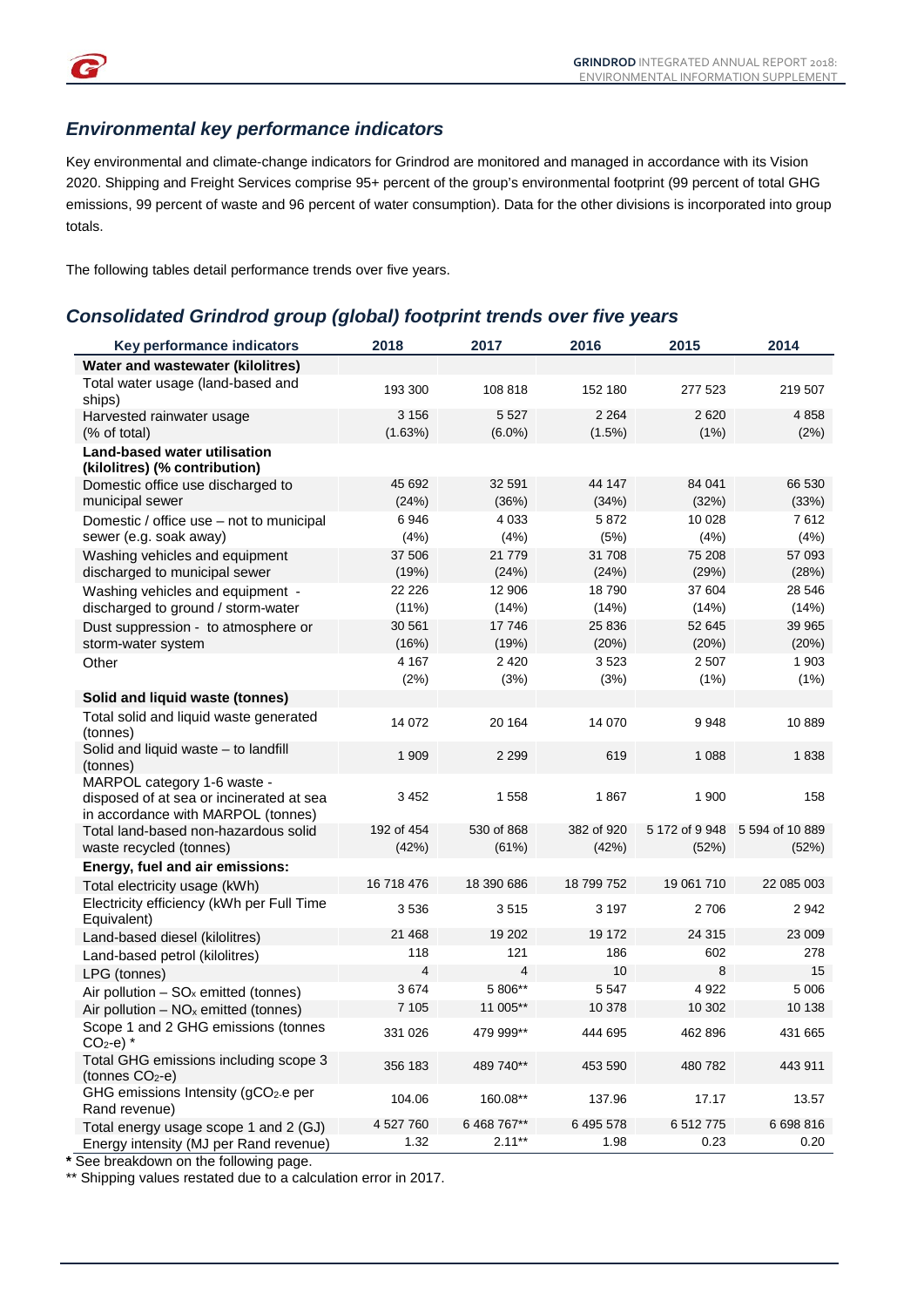

## *Consolidated Grindrod group (global) footprint trends restated*

| Key performance indicators#                                       | 2018      | 2017      | 2016 | 2015 | 2014 |
|-------------------------------------------------------------------|-----------|-----------|------|------|------|
| Scope 1 and 2 GHG emissions (tonnes<br>$CO2-e)$ *                 | 286 096   | 306827    |      |      |      |
| Total GHG emissions including scope 3<br>(tonnes $CO2 - e$ )      | 299 452   | 311 698   |      |      |      |
| GHG emissions Intensity (gCO <sub>2</sub> -e per<br>Rand revenue) | 193.2     | 203.8     |      |      |      |
| Total energy usage scope 1 and 2 (GJ)                             | 3 794 729 | 4 738 167 |      |      |      |
| Energy intensity (MJ per Rand revenue)                            | 2.45      | 3.10      |      |      |      |

*#As per the GHG Protocol: The Shipping Division was sold in July 2018. As such this table reports the figures with the Shipping data removed. This is to enable an equivalent comparison for the following year.*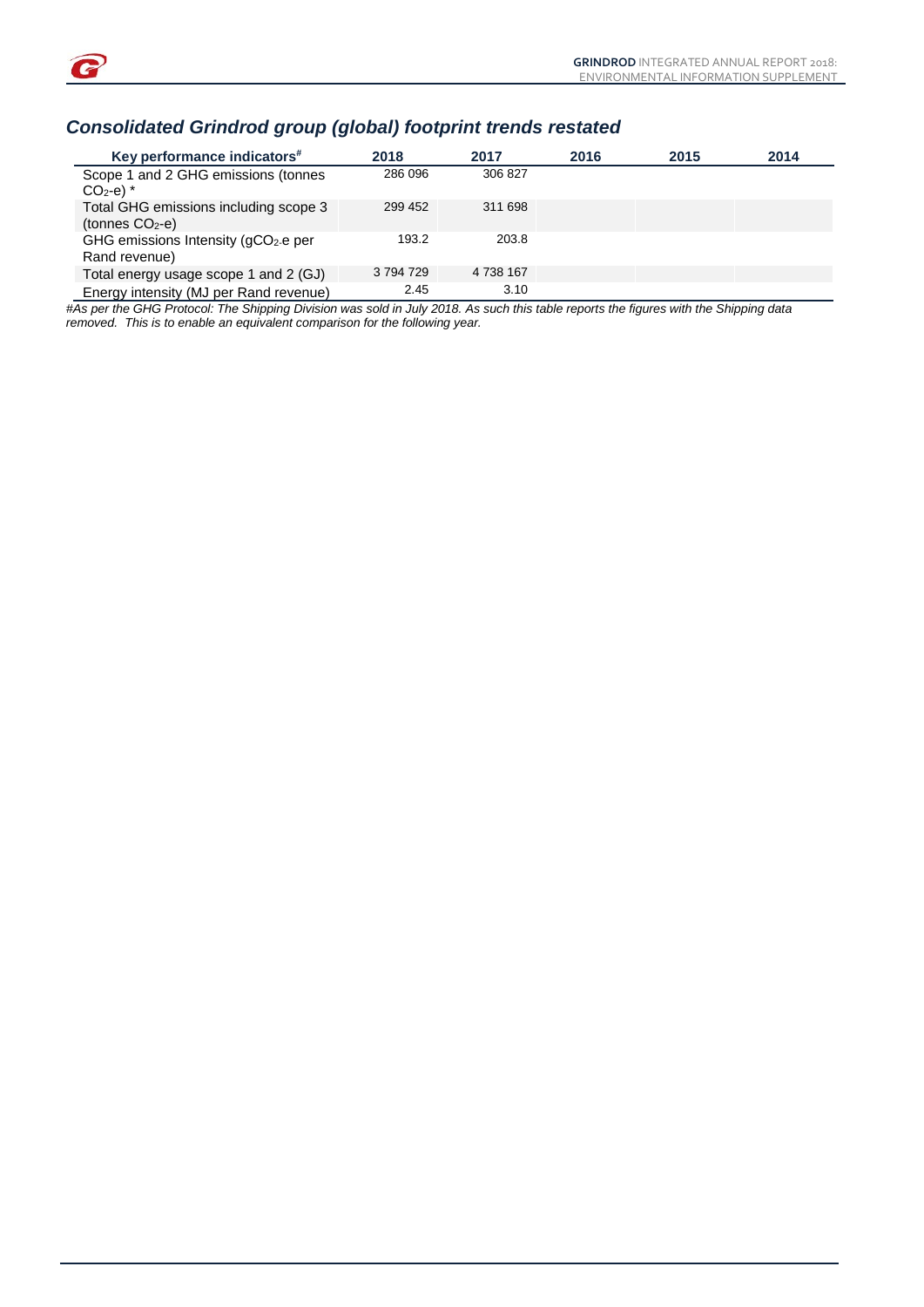

#### *Grindrod group GHG emissions*

Five year trends by GHG Protocol Scope and a divisional analysis and breakdown of scope 1 and 2 emissions for South African operations for 2018 is as follows:

|                  |                                                                                             | <b>Group global totals</b> |              |         |         |         | 2018 divisional analysis   | 2018            |                                                                  |                                                   |
|------------------|---------------------------------------------------------------------------------------------|----------------------------|--------------|---------|---------|---------|----------------------------|-----------------|------------------------------------------------------------------|---------------------------------------------------|
|                  |                                                                                             | 2018                       | 2017         | 2016    | 2015    | 2014    | Freight<br><b>Services</b> | <b>Shipping</b> | <b>Financial</b><br><b>Services</b><br>and Head<br><b>Office</b> | <b>South</b><br>African<br>scope 1&2<br>emissions |
| Scope 1          | Combustion of<br>fuel in ships<br>where company<br>has operational<br>control*,**           | 245 016                    | 392 265^     | 359 175 | 354 398 | 340 771 |                            | 245 016         |                                                                  | 27 474                                            |
|                  | Company owned<br>and/or operated<br>vehicles, mobile<br>equipment,                          |                            |              |         |         |         |                            |                 |                                                                  |                                                   |
|                  | locomotives<br>Combustion in<br>stationary fuel-<br>burning<br>equipment<br>(generators and | 52 818                     | 51 654       | 51 723  | 66 347  | 61 593  | 52 818                     |                 |                                                                  | 31 111                                            |
|                  | boilers)<br>HFC refrigerant                                                                 | 6 1 7 3                    | 6574         | 6701    | 7866    | 150     | 6472                       |                 |                                                                  | 4 2 3 9                                           |
|                  | gasses                                                                                      | 11 606                     | 13 951       | 12 965  | 16 0 20 | 10 560  | 10 115                     | 1 4 9 1         | $\overline{a}$                                                   | 10 115                                            |
|                  | CO <sub>2</sub>                                                                             | 2                          |              |         |         |         | 2                          |                 |                                                                  | 1.7                                               |
|                  | Acetylene                                                                                   | 1                          | $\mathbf{1}$ | 1       | 57      | 157     | $\mathbf{1}$               |                 |                                                                  | 0.39                                              |
| Scope 1          |                                                                                             |                            |              |         |         |         |                            |                 |                                                                  |                                                   |
| subtotal         |                                                                                             | 315 616                    | 464 445      | 430 563 | 444 631 | 413 074 | 69 109                     | 246 507         |                                                                  | 72 941                                            |
| Scope 2<br>total | Purchased<br>electricity                                                                    | 15410                      | 15 5 5 4     | 14 132  | 18 265  | 18 592  | 12 939                     |                 | 2471                                                             | 6947                                              |
| Scope 3          | Purchased<br>Goods and<br><b>Services</b>                                                   | 247                        |              |         |         |         | 217                        | 18              | 11                                                               |                                                   |
|                  | Fuel and Energy<br>Related<br>Activities                                                    | 14 387                     |              |         |         |         | 14 2 32                    |                 | 155                                                              |                                                   |
|                  | Waste<br>generated in                                                                       |                            |              |         |         |         |                            |                 |                                                                  |                                                   |
|                  | <b>Operations</b>                                                                           | 1983                       | 6 0 5 4      | 3 4 9 0 | 4 8 4 7 | 5948    | Inc. in                    | Inc. in         | $Inc.$ in                                                        |                                                   |
|                  | <b>Business travel</b>                                                                      | 1 3 9 2                    | 3 2 3 6      | 5 4 0 4 | 12 982  | 6 1 9 4 | Group                      | Group           | Group                                                            |                                                   |
|                  | Employee<br>Commuting                                                                       | 7 1 4 8                    |              |         |         |         |                            |                 |                                                                  |                                                   |
| Scope 3          |                                                                                             |                            |              |         |         |         |                            |                 |                                                                  |                                                   |
| & other          |                                                                                             |                            |              |         |         |         |                            |                 |                                                                  |                                                   |
| subtotal         |                                                                                             | 25 157                     | 9741         | 8895    | 17886   | 12 246  | 14 449                     | 18              | 166                                                              |                                                   |
| <b>Totals</b>    | Metric tonnes of<br>$CO2 - e$                                                               | 356 183                    | 489 740      | 453 590 | 480 782 | 443 965 | 96 497                     | 246 525         | 2637                                                             | 79888                                             |
|                  | <b>Percentage contribution</b><br><b>GHG emissions intensity</b>                            |                            |              |         |         |         |                            |                 |                                                                  |                                                   |
|                  | (gCO <sub>2</sub> -e per Rand revenue)                                                      | 104.06                     | 160.08       | 137.96  | 17.17   | 13.57   | 32.63                      | 123.41          | 4.92                                                             |                                                   |

Notes:

All figures in metric tonnes  $CO<sub>2</sub>$ -e.

 **\*** Grindrod's South African shipping emissions reported here are for operationally controlled ships' fuel purchased and combusted within South African EEZ waters.

 \* Totals in the Group column may differ from the sum of the individual division vales due to the inclusion of several scope 3 categories under the group value where no divisional split was available

 \*\*Note that the reduction in emissions is due to the spin-off of the shipping division. The historic emission swill be restated in next year's report in line with the GHG Protocol Corporate Standard to allow comparative analysis.

^Shipping values restated due to a calculation error in 2017.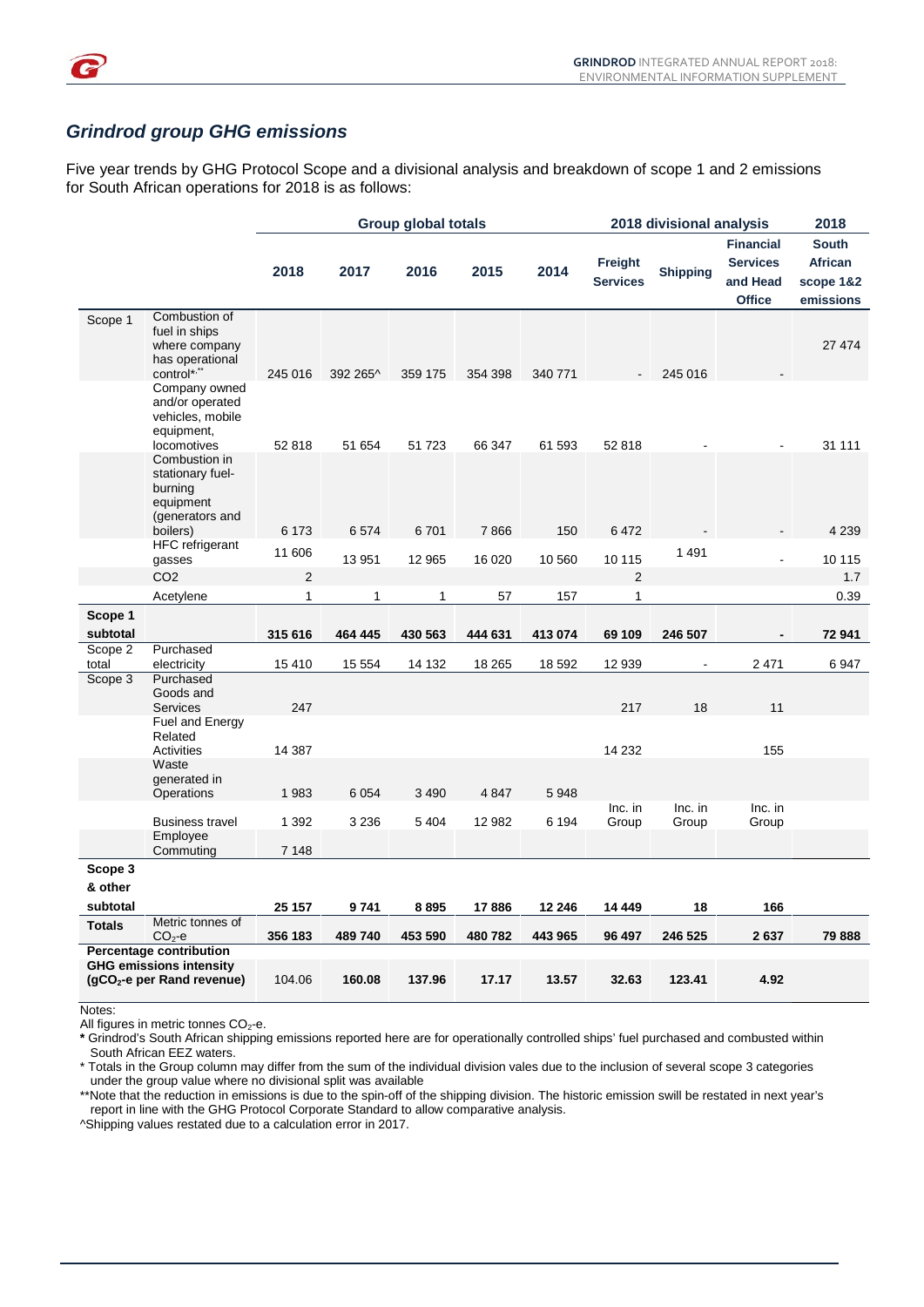

## *Detailed environmental footprint - Shipping*

| <b>Key performance</b><br>indicators                                                                                | 2018           | 2017           | 2016           | 2015           | 2014           |
|---------------------------------------------------------------------------------------------------------------------|----------------|----------------|----------------|----------------|----------------|
| Water and wastewater<br>(kilolitres)                                                                                |                |                |                |                |                |
| Water usage (kilolitres)<br>not including water<br>generated on board at<br>sea                                     | 12 970         | 17 342         | 22 303         | 20 391         | 17858          |
| Untreated effluent<br>(domestic) - disposed of<br>at sea in accordance with<br><b>MARPOL</b> (kilolitres)           | 12 580         | 15 9 22        | 19 669         | 16 100         | 16 588         |
| Treated effluent -<br>disposed of at sea in<br>accordance with<br>MARPOL(kilolitres)                                | 18870          | 23 8 84        | 29 503         | 24 150         | 24 882         |
| Land-based (office) water<br>and wastewater                                                                         | Incl. in group | Incl. in group | Incl. in group | Incl. in group | Incl. in group |
| Solid waste (tonnes)<br><b>Total Solid Waste</b>                                                                    |                |                |                |                |                |
| (tonnes)                                                                                                            | 4 6 3 1        | 4 7 4 9        | 3793           | 4 5 4 7        | 1915           |
| MARPOL category 1-6<br>waste - to licensed landfill<br>sites (tonnes)                                               | 1 1 7 9        | 3028           | 1769           | 2 2 3 3        | 1 3 8 4        |
| MARPOL category 1-6<br>waste - disposed of at<br>sea or incinerated at sea<br>in accordance with<br>MARPOL (tonnes) | 3 4 5 2        | 1558           | 1867           | 1 900          | 158            |
| Energy, fuel and air<br>emissions:                                                                                  |                |                |                |                |                |
| Total electricity usage<br>(kWh)                                                                                    | Incl. in group | Incl. in group | Incl. in group | Incl. in group | Incl. in group |
| Marine diesel oil (MDO)<br>consumed (tonnes)                                                                        | 7897           | 12 389*        | 8 1 2 3        | 11 628         | 4 3 9 0        |
| Heavy-sulphur fuel oil<br>(HSFO) consumed<br>(tonnes)                                                               | 65 014         | 102 870*       | 101 825        | 92 700         | 83 370         |
| Low sulphur fuel oil<br>(LSFO) consumed<br>(tonnes)                                                                 | 4 3 6 4        | 8 4 67*        | 5 0 9 4        | 9029           | 21 275         |
| Diesel usage in land-<br>based vehicles (kilolitres)                                                                | Incl. in group | Incl. in group | Incl. in group | Incl. in group | Incl. in group |
| Petrol usage in land-<br>based vehicles (kilolitres)                                                                | Incl. in group | Incl. in group | Incl. in group | Incl. in group | Incl. in group |
| Air pollution $-$ SO <sub>x</sub><br>emitted (tonnes)                                                               | 3657           | 5 790*         | 5 5 3 1        | 4 9 0 1        | 4 9 8 6        |
| Air pollution $- NO_x$<br>emitted (tonnes)                                                                          | 6486           | 10 39*2        | 9765           | 9513           | 9 3 5 4        |
| $SOx$ (tonnes) per 1000<br><b>NM</b>                                                                                | 4.27           | $4.1*$         | 4.12           | 3.91           | 3.47           |
| NO <sub>x</sub> (tonnes) per 1000<br><b>NM</b>                                                                      | 7.58           | $7.4*$         | 7.28           | 7.63           | 6.55           |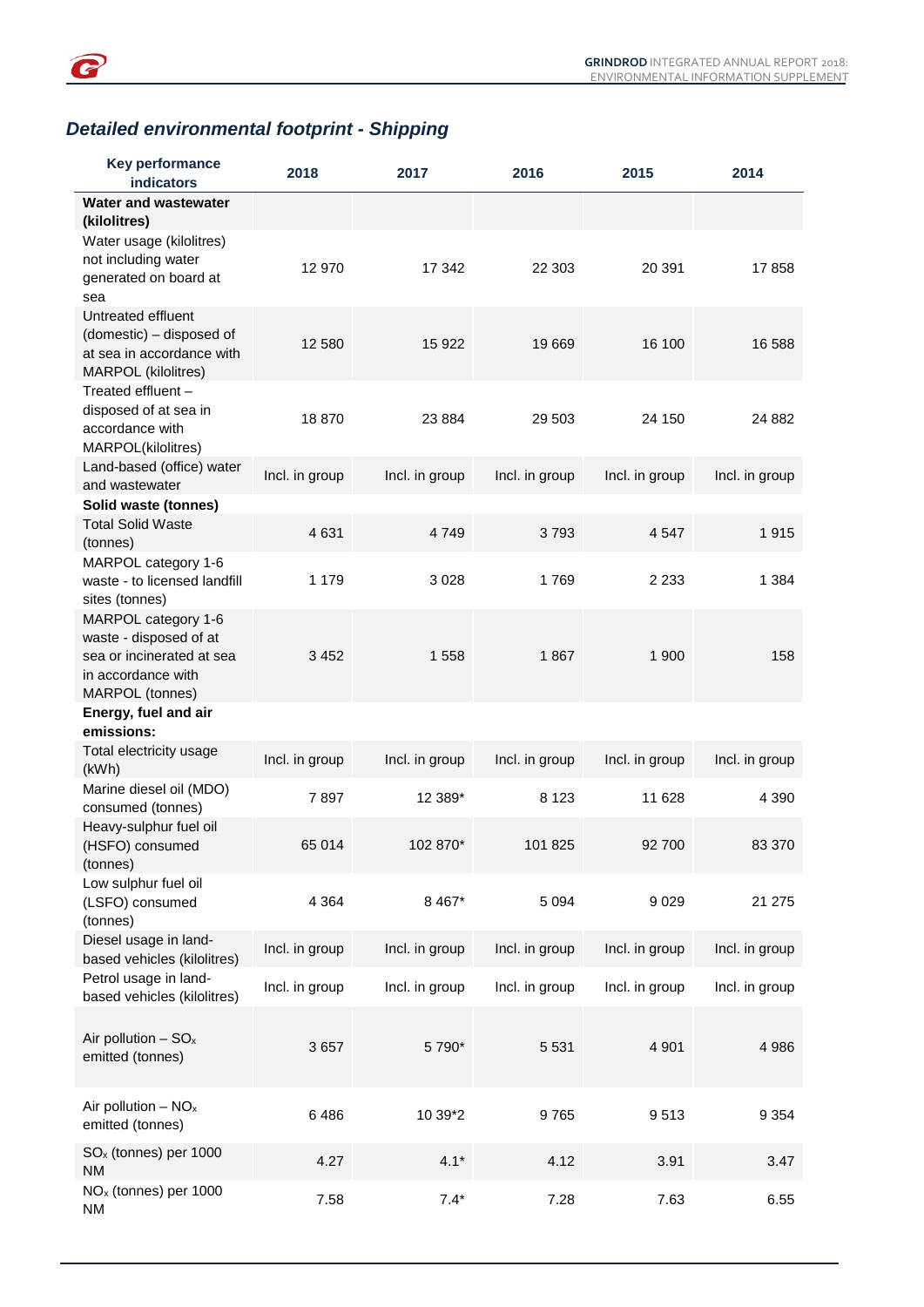

| Average per-ship CO <sub>2</sub><br>emissions efficiency (as<br>per IMO guidelines)<br>(gCO <sub>2</sub> -e per tonne-NM) | 16.1        | $11.4*$       | 11.45       | 10.20    | 7.22          |
|---------------------------------------------------------------------------------------------------------------------------|-------------|---------------|-------------|----------|---------------|
| Range per-ship CO <sub>2</sub><br>emissions efficiency<br>$(gCO2$ per tonne-NM)                                           | 3.84-119.47 | 42.06-297.93* | 6.73-422.09 | 2.66-240 | 1.053-684.193 |

\* Shipping values restated due to a calculation error in FY2017